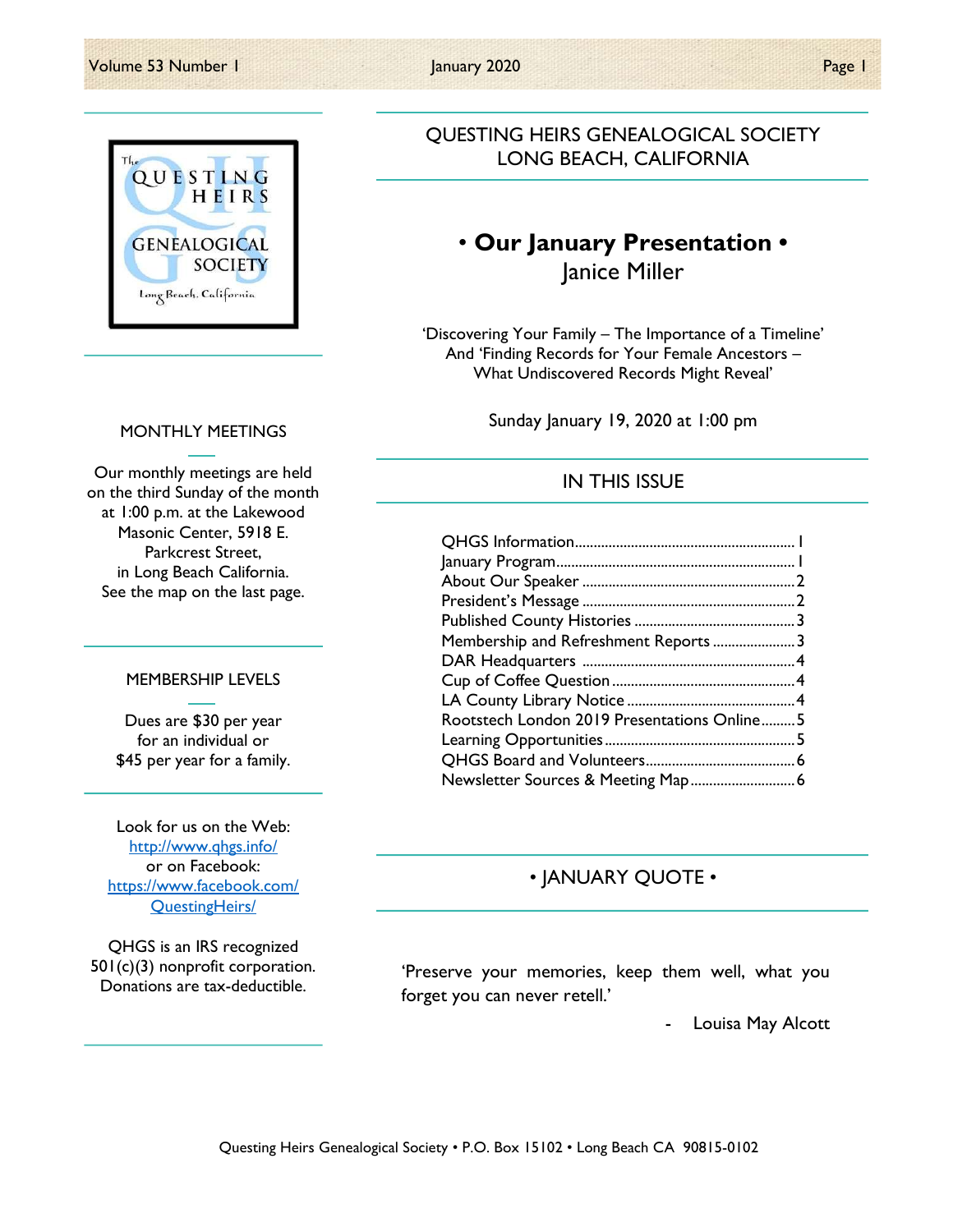## • Our January Presenter – Janice Miller •

'Discovering Your Family – The Importance of a Timeline' and 'Finding Records for Your Female Ancestors – What Undiscovered Records Might Reveal'

Janice has been doing genealogy research for her family for more than thirty years. She is an avid reader and attends various genealogy workshops and conferences to further her knowledge base. Janice has been the QHGS newsletter editor for the past two years and is currently taking online classes through the National Genealogical Society.

In the course of her research for her DAR membership, she found an ancestor that was an aide to General Washington. Another ancestor, Rebecca Nurse, was one of the last women hung at Salem in 1692. Throughout the years, Janice discovered there is never an end to one's research. New records come online each month. There is always something fun and interesting to learn no matter how long you've been researching your family tree.

### 'Discovering Your Family – The Importance of a Timeline'

Do you know the when, where and why of your ancestor's life? There is more to their story than their birth, marriage and death. If you map out their life using a timeline, it can help identify the holes in their life and clear up contradictions in your research.

### 'Finding Records for Your Female Ancestors – What Undiscovered Records Might Reveal'

Do you know where to look for your female ancestors? Are you tired of hearing that your great grandmother's name was Mrs. Robert Smith and not knowing her birth name? We will explore records to search, see concrete examples and perhaps find clues to break down a brick wall that has you stumped.

# •QHGS President's Message •

Hope your holiday gatherings were filled with new information for your family tree. Now we can spend January inputting these tidbits into our software or online trees. Yea!

I want to thank those who participated in our December potluck. The food was delicious and it was nice to hear the varied stories from our members. Thank you, Sandy McDonald, for the fun installation of new and returning officers. Thank you to our new and returning officers, to Chris Elia who fulfilled her two-year term as treasurer and to our new treasurer team - Bob & Pat Prager.

> We have a new year and decade and I have a new idea to grow our membership while getting our family, friends and neighbors interested in genealogy.

> Do you remember the tag line "Tell A Friend" from a 1970's television commercial for a major supermarket? For every new "friend" who attends a Questing Heirs meeting from January thru June, I will put your name in a drawing for a free Ancestry DNA test that will be donated by me. (Bring five new friends and your name goes in five times.) I will draw a name at our June meeting. Now go tell a friend.

If you have any questions, concerns, ideas or suggestions, please let me know. You can find my contact information in the member directory or contact me at: questingheirs@gmail.com

Christina "Tina" McKillip



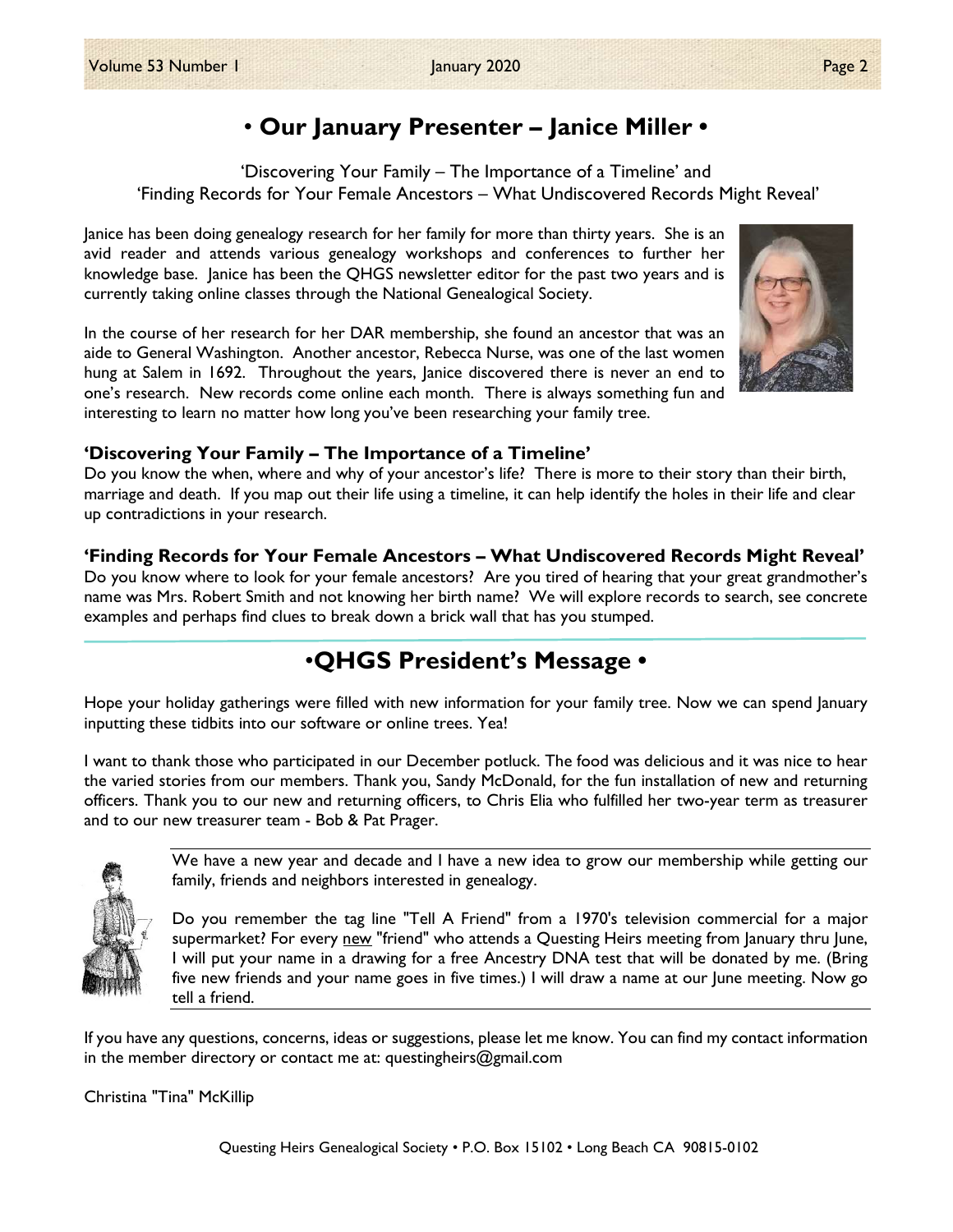### • Published County Histories •

Published county history books can be an excellent resource for genealogists. These books usually document a specific county can also be written about two or more counties in the same region. As you review the facts and biographies in these books, you must determine what is actually true and what is somewhat true. You might even say, take a look at the facts the same as you might family tree you find online that has no sources.

The people who are profiled on the pages of the county history may have submitted their own profile and photograph. The biographical information like births, deaths, and marriages can probably be trusted. But there may be instances where other facts are exaggerated. But it is a great starting point to fill in some facts and point to future research sources that you can look into.

Many of the county histories were published funded by money contributed by the people listed in the book. Subscription publishers would offer a set number of pages, photos, or drawing for a specified amount of money. Thus, the 'notable' people were often those paying for inclusion in the book.

There is a lot to learn about your ancestors if you find them detailed in a county history. I thought that my great grandfather only worked as an auto mechanic and later for Veteran's Affairs. But in an Iowa county history I found that he also worked for his father in a family owned bank.

You will find these books on Ancestry.com, eBay, Libraries, Google Books, WorldCat, and some historical societies. If you use Ancestry.com there is a drill down capability. For example, on the search menu select 'card catalog' and then enter 'Taylor County Iowa'. Your search nets two results:

- 1. 'History of Taylor County, Iowa'
- 2. 'History of Taylor County, Iowa: from the earliest historic times to 1910'

Select the second entry and search for John Cooper. You will net five results all referring to 'John R. Cooper'.

Some county histories have indexes of all the people within the book. Other county books only index the most prominent residents. You ancestor might be mentioned if they were a founder of the county or town even if they did not submit a biography. Many books devote a portion of the book for a history of the county, early settlers, geographic descriptions and other interesting facts.

What can you hope to find in a county history? I'm sure we all hope that we will find our ancestor. You might find the personal details of family and neighbors. You will find insights into what life what like during the time period of the publication. Within the details of births and marriages you will see connections between families and neighbors. There will be a lot of useful facts about the community, demographics and migration. In a sense you will be walking down the streets of the town, learning about stores, ranches and other businesses.

If you have never considered looking at a county history publication, I'd urge you to read one now. Even if you do not have an ancestor who was published in a book, you will find them an insightful read.

> REFRESHMENT REPORT by Sandy Hollandsworth Snacks for January meeting: Terry Hamilton, Bridget Dole, Linda Ryan, Cynthia Day Elliott

#### MEMBERSHIP REPORT by Cynthia Day-Elliott

At the December meeting there were 25 members and 1 visitor in attendance.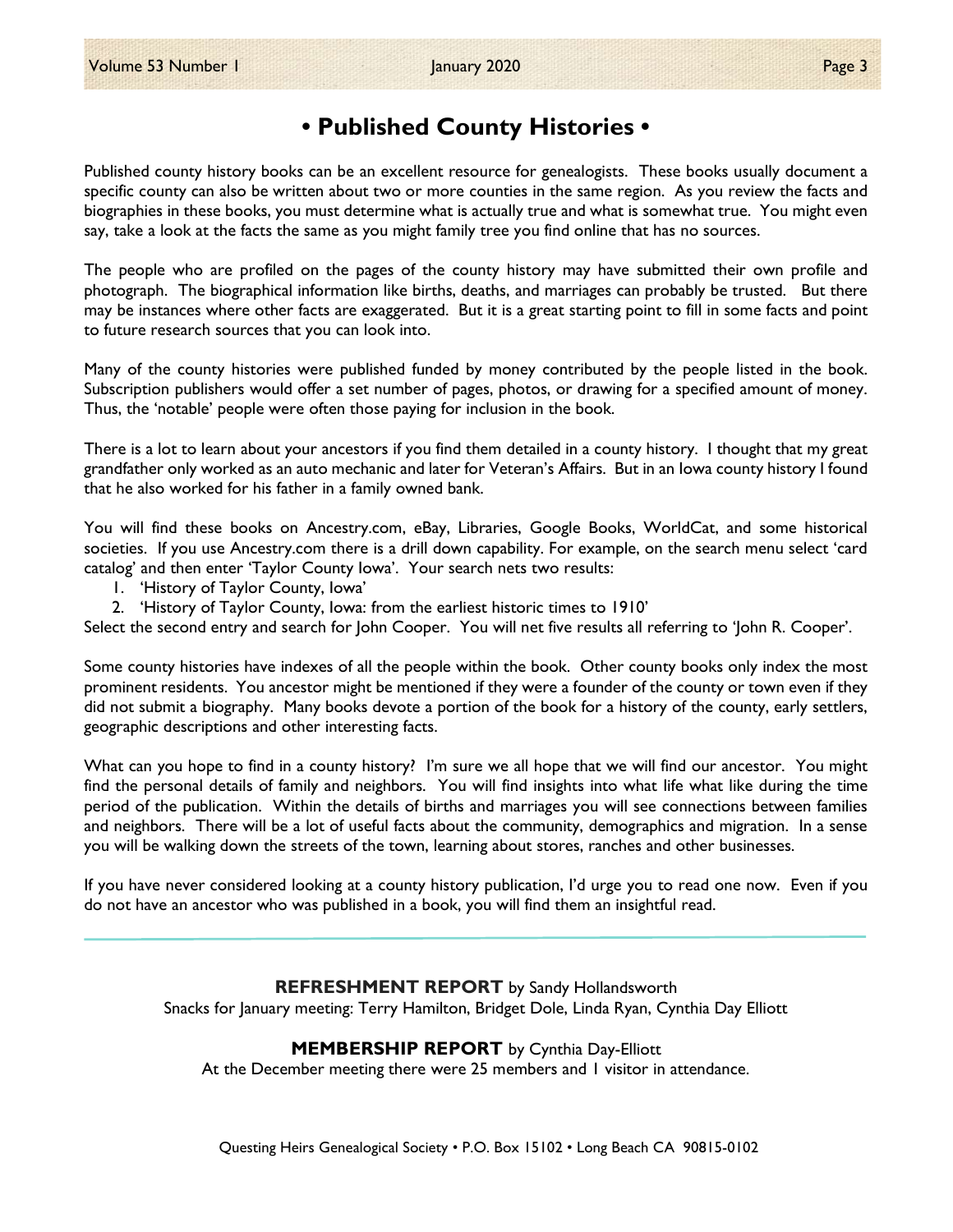## • DAR Headquarters in Washington D.C. •

In 2006, we were able to tour the Daughters of the American Revolution National Headquarters. I was not prepared for what I would see on that summer day. If you would like to read more about it, start your journey on https://www.dar.org/national-society.

The DAR complex contains many sections.

- $\checkmark$  The Memorial Continental Hall is the oldest building the DAR complex. Edward Pearce Casey designed it in 1905. He was also the designer of the interior of the Library of Congress.
- $\checkmark$  Designed by John Russell Pope, Constitution Hall was built in 1929. John Russell Pope also designed the NARA building, the Jefferson Memorial and the National Gallery of Art.
- $\checkmark$  The Administration Building is positioned between Memorial Continental Hall and Constitution Hall. It was built in 1920.
- $\checkmark$  The DAR Museum was founded in 1890 and collects, preserves and exhibits objects made and used by Americans prior to the industrial revolution. They have permanent exhibits in 31 period rooms.
- $\checkmark$  The DAR Library is found within the Memorial Continental Hall. It maintains a collection of genealogical and historical publications.
- $\checkmark$  The DAR Americana Collection contains early American manuscripts and printed materials of historical importance to the DAR.

## • Cup of Coffee Question •



In 2020, I hope to bring you facts about buildings in our country's history in the newsletter's 'Cup of Coffee' feature.

Question: When was the DAR Library founded? To find the answer to this question go to: https://www.dar.org/library/about-library

\_\_\_\_\_ 1890 \_\_\_\_\_ 1896 \_\_\_\_\_ 1905 \_\_\_\_\_ 1929

A winning entry will be picked from the correct answers at the next meeting. Win a

\$10 gift card courtesy of Janice Miller.

Please Note: The Genealogy Librarian at the LAPL announced that the Central Los Angeles Public Library at 630 W. Fifth Street will be closed to undergo computer cable updates. The reading room, closed stacks and workroom will be closed between February 26 through approximately March 23, 2020. They also will not be holding their monthly Genealogy Garage event in March.



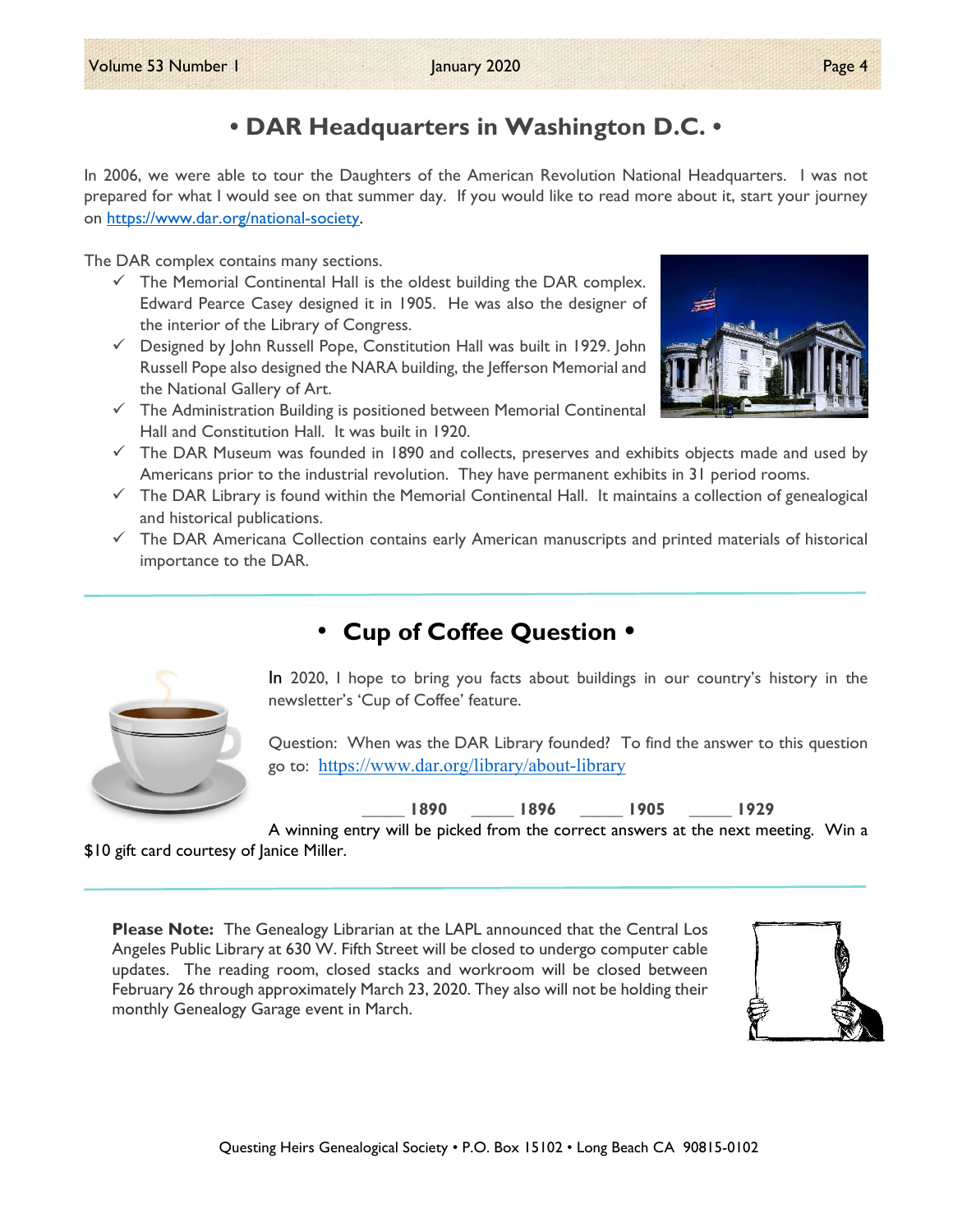# • Rootstech London October 2019 Recorded Sessions •

Did you wish you could have seen some of the presentations at Rootstech this past October in London? There are six recorded sessions that you can watch online for free from the Rootstech 2019 conference. They are:

- $\checkmark$  'DNA is Dynamite How to Ignite Your Ancestral Research'
- 'Discover Your Family at FamilySearch: Photos, Stories and Memories'
- $\checkmark$  'A Strategic Approach to Irish Genealogy'
- 'Getting Started with DNA'
- $\checkmark$  "Tracing 20<sup>th</sup> Century English Ancestors The Joys and Challenges'
- $\checkmark$  'Comparing the Genealogy Giants: Ancestry, Family Search, Findmypast and MyHeritage'

Follow this link: https://www.rootstech.org/category/2019-london-rootstechsessions



# • Learning Opportunities •

#### Conferences and Events

 $\checkmark$  Pat Richley-Erickson: 'Dear MYRTLE' at the Whittier Area Genealogical Society's 37<sup>th</sup> Annual Seminar on January 25, 2020. For more information see https://wagswhittier.org/eventListings.php?nm=34

### Gena Philibert-Ortega's Cruises

- $\checkmark$  Great Alaska Gold: Pioneers and Family History. August 23-30, 2020: Seattle, Victoria, Ketchikan, Juneau and Skagway. Presentations at sea by Cyndi Ingle, David Allen Lambert, Daniel Horowitz, Ron Arons, Tami Osmer Mize and Gena Philibert-Ortega.
- $\checkmark$  Viva Mexico: Sun and Fun on Land, Genealogy at Sea! February 6-11, 2021: Los Angeles to Cabo San Lucas

For more information see https://www.oconnelltravel.com/GroupRegistrations/view/85944 (for Mexico) or https://www.oconnelltravel.com/rw/view/84648 (for Alaska) or www.GenealogyCruises.com

### Blogs and Articles to Read

- $\checkmark$  'How to Find and Browse Unindexed Records at Ancestry The Better Browsing Checklist' at https://lisalouisecooke.com/2019/11/17/browse-only-records-at-ancestry/
- $\checkmark$  'Browse-Only Databases at FamilySearch are Easy to Use at https://lisalouisecooke.com/2019/04/15/browse-only-databases-familysearch/
- <sup>1</sup> '36 British Sayings' on FamilySearch at https://www.familysearch.org/blog/en/british-sayings/
- 'Finding Your Ancestor's Hometown Using Immigration Records' on FamilySearch at https://www.familysearch.org/blog/en/immigration-records-locating-birthplace/
- $\checkmark$  'Is YOUR Ancestor in the Often Overlooked Non-Population Schedules? at https://lisalisson.com/is-your-ancestor-in-the-often-overlooked-non-population-schedules/
- $\checkmark$  'Millions of Free Records on Family Search Can Not Be Found via Search: Here's How to Access Them' at https://familyhistorydaily.com/tips-and-tricks/millions-of-free-records-on-familysearch-cant-be-foundvia-search-heres-how-to-access-them/